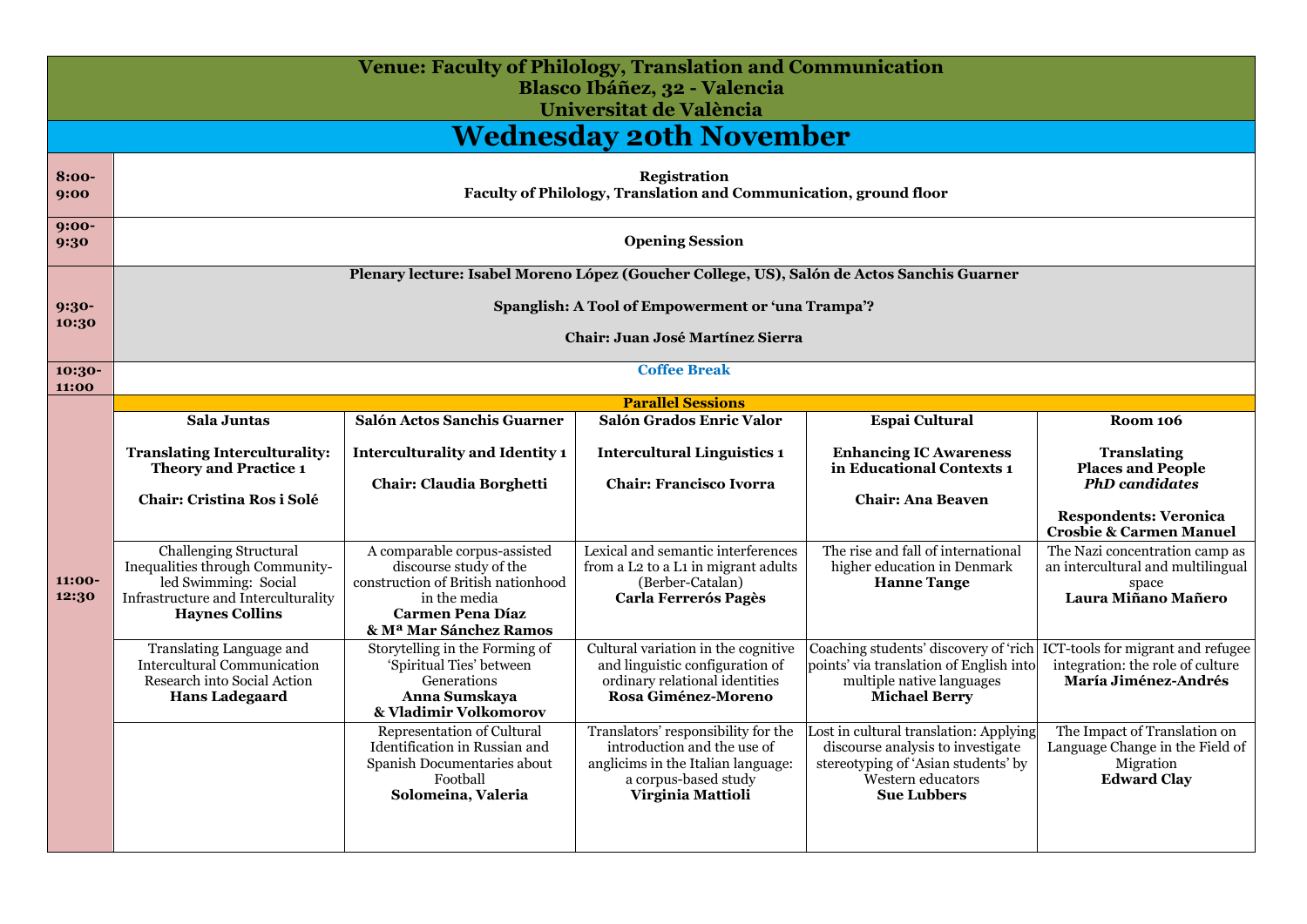| 12:30-<br>14:00 |                                                                                                                                                             | Lunch                                                                                                          |                                                                                                                                                                                                |                                                                                                                                             |                                                                                                                                   |
|-----------------|-------------------------------------------------------------------------------------------------------------------------------------------------------------|----------------------------------------------------------------------------------------------------------------|------------------------------------------------------------------------------------------------------------------------------------------------------------------------------------------------|---------------------------------------------------------------------------------------------------------------------------------------------|-----------------------------------------------------------------------------------------------------------------------------------|
|                 |                                                                                                                                                             |                                                                                                                | <b>Parallel Sessions</b>                                                                                                                                                                       |                                                                                                                                             |                                                                                                                                   |
|                 | <b>Sala Juntas</b>                                                                                                                                          | Salón Actos Sanchis Guarner                                                                                    | Salón Grados Enric Valor                                                                                                                                                                       | Espai Cultural                                                                                                                              | <b>Room 106</b>                                                                                                                   |
|                 | <b>Teaching Practices</b><br>in Interculturality 1<br><b>Chair: Barbara Lapornik</b>                                                                        | Interculturality<br>and Identity 2<br><b>Chair: Alicia Ricart</b>                                              | <b>Mediating with Words</b><br>and Images 1<br><b>Chair: Christine Penman</b>                                                                                                                  | <b>Translating Interculturality:</b><br><b>Theory and Practice 2</b><br><b>Chair: Adrian Holliday</b>                                       | <b>Identity and Ideology</b><br>in Movement<br><b>PhD</b> candidates                                                              |
| 14:00-          |                                                                                                                                                             |                                                                                                                |                                                                                                                                                                                                |                                                                                                                                             | <b>Respondents: Hans</b><br>Ladegaard & Rosa Giménez                                                                              |
| 15:30           | Solid meets liquid?<br><b>Catherine Jaeger</b><br>& Antonio Barquero                                                                                        | Messy wardrobes and vibrant<br>identities<br>Cristina Ros i Solé                                               | The Cultural Translation Industry:<br>Liquefying the Cultural Dimension<br>of Localisation<br><b>Alexander Frame</b><br>& Will Noonan                                                          | Cultural translators as third persons:<br>A test case for interculturality's<br>hidden norms<br><b>Dominic Busch</b><br>& Jana Möller-Kiero | Media Representation of 'Iran's<br>Nuclear Deal' via News<br>Translation in Post- JCPOA Era<br><b>Masoumeh Rahimi</b>             |
|                 | Cultural dimensions and<br>communicative distances as tools<br>for teaching interpreting and<br>mediation<br><b>Elena Aguirre</b><br><b>Fernández Bravo</b> | From culture to identity:<br>translating theoretical constructs<br>for the language class<br>Claudia Borghetti | From Bath to the Tube: Emma<br>Approved, translating Austen's<br>Regency novels into a YouTube<br>webseries<br><b>Miguel Angel</b><br>Jordán Enamorado                                         | The Responsibility of Translation:<br>communication, ethics and<br>interculturality<br><b>Malcolm MacDonald</b>                             | <b>Re-Construction of Cultural</b><br>Identity in Lithuanian Fiction<br><b>Translated into English</b><br><b>Inga Janaviciene</b> |
|                 |                                                                                                                                                             |                                                                                                                | Overcoming linguacultural<br>barriers: cross-linguistic and<br>cross-cultural encounters in<br>European and American<br>multilingual films and their Italian<br>dubbed version<br>Silvia Monti | Intercultural epistemological<br>translation and intercultural<br>responsibility in transnational<br>research<br><b>Manuela Guilherme</b>   | Translation of musicals for stage.<br>Strategies and expertise<br><b>Joan Alfred Noll Obiol</b>                                   |
|                 |                                                                                                                                                             |                                                                                                                |                                                                                                                                                                                                | Plenary conference: John Corbett (University of Sao Paulo, Brazil), Salón de Actos Sanchis Guarner                                          |                                                                                                                                   |
| 15:30-          |                                                                                                                                                             |                                                                                                                | <b>Title: Revisiting Mediation</b>                                                                                                                                                             |                                                                                                                                             |                                                                                                                                   |
| 16:30           |                                                                                                                                                             |                                                                                                                | <b>Chair: Prue Holmes</b>                                                                                                                                                                      |                                                                                                                                             |                                                                                                                                   |
|                 |                                                                                                                                                             |                                                                                                                |                                                                                                                                                                                                |                                                                                                                                             |                                                                                                                                   |
| 16:30-<br>17:00 |                                                                                                                                                             |                                                                                                                | <b>Coffee Break</b>                                                                                                                                                                            |                                                                                                                                             |                                                                                                                                   |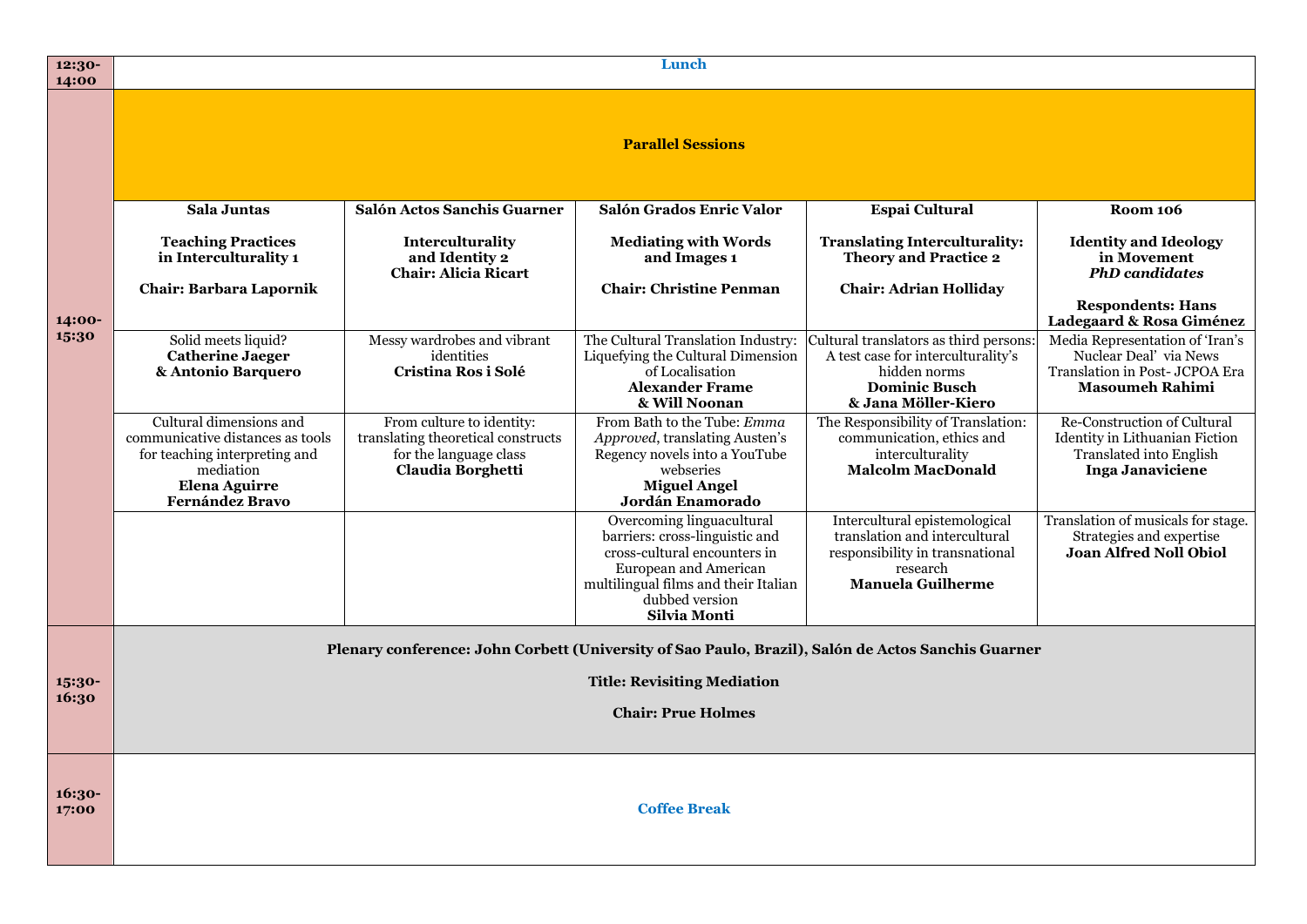|                 | <b>Parallel sessions</b>                                                                                                                                                                                                                                         |                                                                                                                                              |                                                                                                                                                               |                                                                                                                                                    |                                                                                                                                                                                                                                |
|-----------------|------------------------------------------------------------------------------------------------------------------------------------------------------------------------------------------------------------------------------------------------------------------|----------------------------------------------------------------------------------------------------------------------------------------------|---------------------------------------------------------------------------------------------------------------------------------------------------------------|----------------------------------------------------------------------------------------------------------------------------------------------------|--------------------------------------------------------------------------------------------------------------------------------------------------------------------------------------------------------------------------------|
|                 | Salón Grados Enric Valor                                                                                                                                                                                                                                         | Sala Juntas                                                                                                                                  | Salón Actos Sanchis Guarner                                                                                                                                   | Espai Cultural                                                                                                                                     | <b>Room 106</b>                                                                                                                                                                                                                |
|                 | <b>Translating Places</b><br>and People 1                                                                                                                                                                                                                        | Literature, Culture<br>and Translation 1                                                                                                     | <b>Round Table 1</b><br>Chair: María Alcantud                                                                                                                 | <b>Mediating with Words</b><br>and Images<br><b>PhD</b> candidates                                                                                 | <b>Translating Intercuturality:</b><br><b>Theory and Practice 1</b><br><b>PhD</b> candidates                                                                                                                                   |
|                 | <b>Chair: Jane Wilkinson</b>                                                                                                                                                                                                                                     | Chair: Juan José Calvo                                                                                                                       |                                                                                                                                                               |                                                                                                                                                    |                                                                                                                                                                                                                                |
|                 |                                                                                                                                                                                                                                                                  |                                                                                                                                              |                                                                                                                                                               | <b>Respondents: Christine</b><br>Penman & Alexander Frame                                                                                          | <b>Respondents: Manuela</b><br><b>Guilherme &amp; Haynes Collins</b>                                                                                                                                                           |
|                 | 'We are Africans  we help each<br>other too much': Making ethnicity<br>relevant in job interviews with 1st<br>generation migrants<br>Dorien Van De Mieroop                                                                                                       | Culture-Bound Terms in<br>Translation<br>Ljiljana Markovic<br>& Biljana Djoric Francuski                                                     | Proyecto TALIS research group:<br>Pluriculturalism and<br>plurilingualism through<br>translation                                                              | A Transnational Problem. Spanish<br>Film Translation of Early Hollywood<br>Talkies: The War of the Accents<br>José Fernando Carrero Martín         | Exploring intercultural interaction<br>through the lens of international<br>volunteers from Mainland China<br>Tian Xu                                                                                                          |
| 17:00-<br>19:00 | 'Forget about returning to our<br>roots; we are global citizens':<br>Chinese immigrants' re-<br>construction of culture and<br>identity in Australia<br>Jianwei Xu; Hui Huang<br>& Candy Wang                                                                    | Ideological Manipulation in<br>Translation in a Chinese Context:<br>A Case Study of Su Manshu's<br>Translation of Les Misérables<br>Daisy Li | María Alcantud; Paula Núñez<br>Igual; María Botella<br>Martínez; Marta Alcantud<br>Garrido; Ana Sevilla Pavóna;<br>María de la Hoz<br><b>Martínez Jiménez</b> | Audiodescribing Humor<br>in a Multicultural Context<br>María López Rubio                                                                           | On the relationship between<br><b>Translation Studies and Culture</b><br>Marie-Joëlle Francis                                                                                                                                  |
|                 | The impact of the second language<br>(L <sub>2</sub> ) on the sociocultural<br>adaptation of Spanish migrants<br>working around the world<br>Nerea Hernaiz-Agreda;<br><b>Carmen Carmona Rodríguez;</b><br>Simran Vazirani Mangnani;<br>Fernando Marhuenda Fluixá | Comparative Translation Criticism<br>in Orwell's Nineteen Eighty-Four<br>in Iran<br>Amin Amirdabbaghian                                      |                                                                                                                                                               | Cultural influence on the usage of<br>attenuation strategies in the oral<br>retelling of the polemical<br>commercial video<br><b>Lishuang Zhao</b> | Teenagers who travel: a cultural<br>research on the differences<br>between Italian male and female<br>teenagers in relation to exchange<br>programs, and their link to<br>women's condition in Italy<br><b>Runa Falzolgher</b> |
|                 | 'I had things to tell, you<br>understand?' Reciprocity and<br>hospitality in a university of<br>sanctuary setting<br><b>Veronica Crosbie</b><br>& Julie Daniel                                                                                                   |                                                                                                                                              |                                                                                                                                                               |                                                                                                                                                    | Promoting Global Citizenship<br>Education in a Spanish Language<br>Course for the Immigrant<br>Population in Barcelona<br>Denise Paola Holguin Vaca                                                                            |
| 19:00-<br>20:00 | <b>Welcome Drinks</b>                                                                                                                                                                                                                                            |                                                                                                                                              |                                                                                                                                                               |                                                                                                                                                    |                                                                                                                                                                                                                                |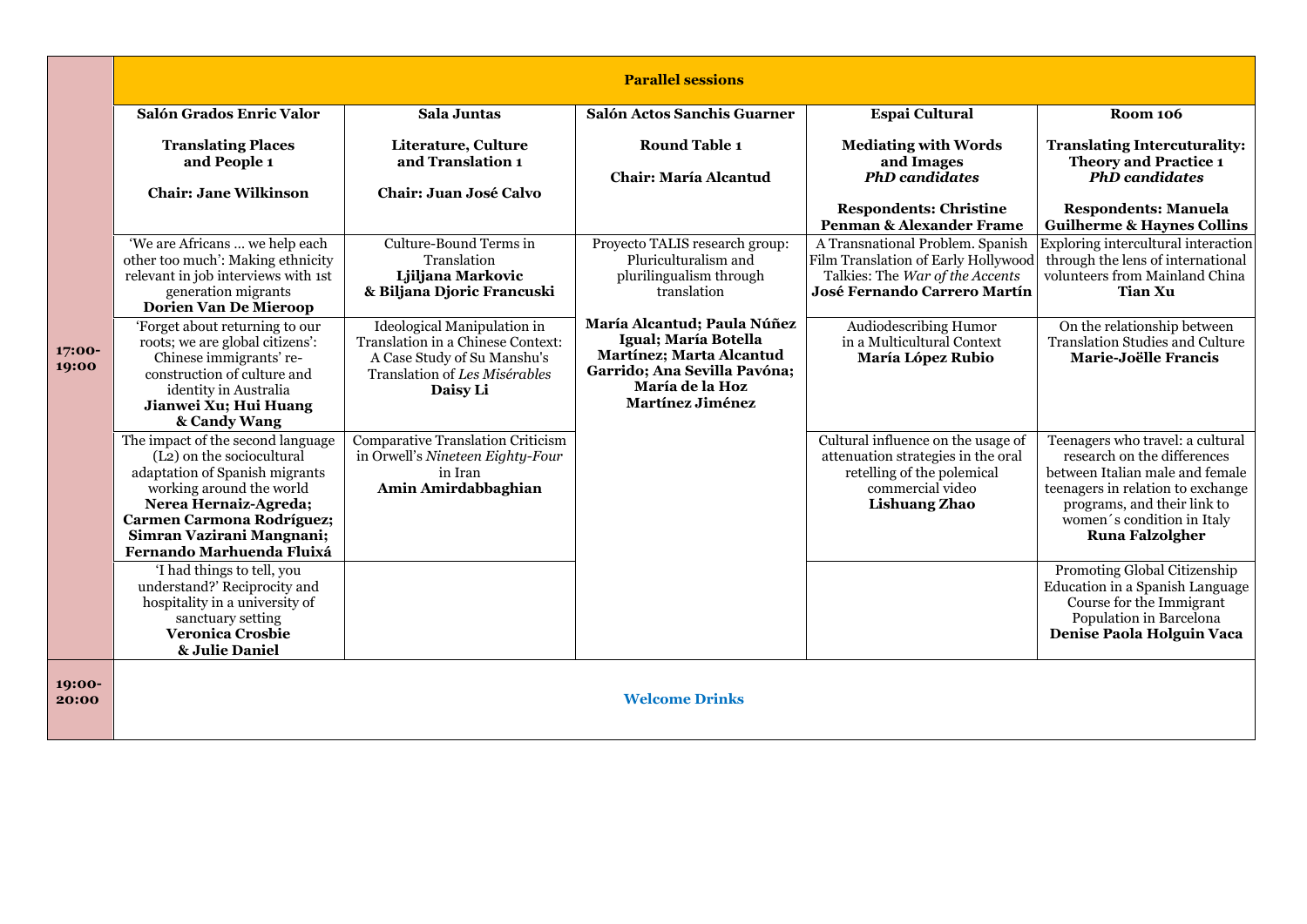|                  | <b>Thursday 21st November</b>                                                                                                                                                                                                                                  |                                                                                                                                                             |                                                                                                                                                |                                                                                                                                                                                                               |                                                                                                                                                                                                                                            |  |
|------------------|----------------------------------------------------------------------------------------------------------------------------------------------------------------------------------------------------------------------------------------------------------------|-------------------------------------------------------------------------------------------------------------------------------------------------------------|------------------------------------------------------------------------------------------------------------------------------------------------|---------------------------------------------------------------------------------------------------------------------------------------------------------------------------------------------------------------|--------------------------------------------------------------------------------------------------------------------------------------------------------------------------------------------------------------------------------------------|--|
| 8:30-<br>9:30    | <b>Registration</b><br>Faculty of Philology, Translation and Communication, ground floor                                                                                                                                                                       |                                                                                                                                                             |                                                                                                                                                |                                                                                                                                                                                                               |                                                                                                                                                                                                                                            |  |
| $9.15 -$<br>9.30 |                                                                                                                                                                                                                                                                | <b>Meet IALIC Committee</b>                                                                                                                                 |                                                                                                                                                |                                                                                                                                                                                                               |                                                                                                                                                                                                                                            |  |
| $9:30-$<br>10:30 | Plenary Lecture: Sandra Lopez-Rocha (University of Waterloo, Canada), Salón de Actos Sanchis Guarner<br>Re-focusing the Development of Critical Intercultural Competence in Higher Education: Challenges and Opportunities<br>Chair: Juan José Martínez Sierra |                                                                                                                                                             |                                                                                                                                                |                                                                                                                                                                                                               |                                                                                                                                                                                                                                            |  |
| 10:30-<br>11:00  |                                                                                                                                                                                                                                                                |                                                                                                                                                             | <b>Coffee Break</b>                                                                                                                            |                                                                                                                                                                                                               |                                                                                                                                                                                                                                            |  |
|                  |                                                                                                                                                                                                                                                                |                                                                                                                                                             | <b>Parallel Sessions</b><br>Salón Grados Enric Valor                                                                                           |                                                                                                                                                                                                               |                                                                                                                                                                                                                                            |  |
|                  | Sala Juntas<br>Interculturality<br>and Identity 3<br><b>Chair: Doris Fetscher</b>                                                                                                                                                                              | Salón Actos Sanchis Guarner<br><b>Enhancing IC Awareness</b><br>in Educational Contexts 2<br><b>Chair: Hanne Tange</b>                                      | Literature, Culture<br>and Translation 2<br><b>Chair: Dominic Busch</b>                                                                        | <b>Espai Cultural</b><br><b>Teaching practices</b><br>in Interculturality 2<br><b>Chair: Ana Beaven</b>                                                                                                       | <b>Room 106</b><br>Literature, Culture<br>and Translation 1<br><b>PhD</b> candidates<br><b>Respondents: Carmen</b>                                                                                                                         |  |
| 11:00-<br>12:30  | <b>Alternating Hegemonic Source</b><br>Languages for Constructing<br>National Culture: the Case of<br>Latvian<br><b>Andrejs Veisbergs</b>                                                                                                                      | Raising intercultural sensitivity and<br>reflexivity of university students<br>Laura Furcsa<br>& Rita Szaszkó                                               | Prejudice mediated reception of<br>Volpone: from the Gunpowder<br>Plot to the Aftermath of World<br>War II<br><b>Purificación Ribes Traver</b> | Budding ELF users in multimodal<br>group telecollaborations between<br>Taiwan and Spain: The use and<br>functions of L1<br><b>I-Chung Ke</b><br>& Ana Sevilla-Pavón                                           | <b>Manuel &amp; Vicent Cucarella</b><br>An Original Text as a 'Non-<br>Substantive Translation': A Case<br>from the Turkish Modern<br>Literature in the Light of the<br>Conception of 'Cultural<br>Translation'<br><b>Gökçe Mine Olgun</b> |  |
|                  | Conceptualising 'intercultural<br>personhood': Making meanings<br>about postgraduates' intercultural<br>experience at a UK university<br><b>Zhuo Min Huang</b>                                                                                                 | Interactive groups as a strategy to<br>shape the intercultural<br>communicative competence<br>Valeria Sumonte Rojas<br>& Susan Sanhueza Henríquez           | Rewriting selves and others in<br>postmigrant theatre<br>Jane Wilkinson                                                                        | Preparing teachers for Virtual<br>Exchange – developing pedagogical<br>competences through Co-Laboratory<br>experience.<br>Malgorzata Kurek                                                                   | Translating humour in Pierre<br>Lemaitre's Verhœven trilogy<br><b>Marjorie Huet</b>                                                                                                                                                        |  |
|                  | Stories about Russians in English-<br>Language Media: Overcoming<br><b>Cultural Clashes</b><br>Anna Sumskaya<br>& Valeria Solomeina                                                                                                                            | So close and yet so far: Language<br>and culture <i>immersion</i> in the host<br>community<br><b>Christian Abello-Contesse</b><br>& M.Dolores López-Jiménez | The Role of Translated Literature<br>in Multilingual Communities: Real<br><b>Reader Responses</b><br><b>Jennifer Arnold</b>                    | Short-term study abroad in language<br>teacher education: Translating<br>interculturality framework to the<br>design of an intercultural induction<br>program<br>Emrullah Yasin Çiftçi<br>& A. Cendel Karaman | Adaptation as a Space for Dialogue<br>among Cultures: A Study of an<br>Iranian Adaptation of American<br>Literature<br>Zahra Nazemi                                                                                                        |  |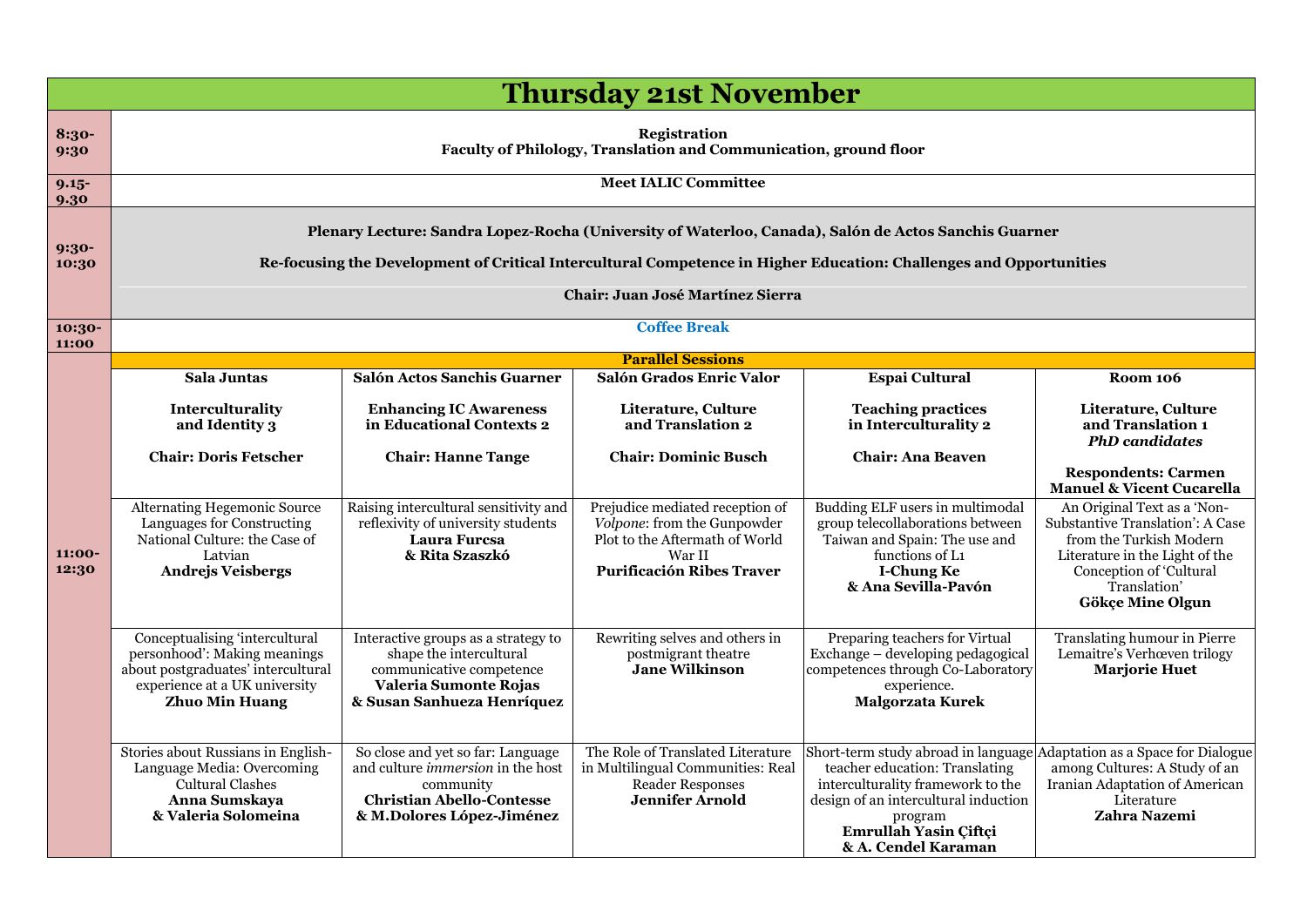| 12:30-<br>14:00 |                                                                                                                                                                                                                                                                                                                                                                                                                                                                                            |                                                                                                                     | Lunch                                                                                                                                                                                                             |                                                                                                                                                                                            |  |
|-----------------|--------------------------------------------------------------------------------------------------------------------------------------------------------------------------------------------------------------------------------------------------------------------------------------------------------------------------------------------------------------------------------------------------------------------------------------------------------------------------------------------|---------------------------------------------------------------------------------------------------------------------|-------------------------------------------------------------------------------------------------------------------------------------------------------------------------------------------------------------------|--------------------------------------------------------------------------------------------------------------------------------------------------------------------------------------------|--|
| 14:00-<br>15:30 |                                                                                                                                                                                                                                                                                                                                                                                                                                                                                            |                                                                                                                     | Research Forum: Francesco Girotti (University of Bologna), Salón de Actos Sanchis Guarner<br>Theme: Multilingualism and interculturality in the current and future Erasmus+ Programme<br>Chair: Claudia Borghetti |                                                                                                                                                                                            |  |
|                 | <b>Parallel Sessions</b>                                                                                                                                                                                                                                                                                                                                                                                                                                                                   |                                                                                                                     |                                                                                                                                                                                                                   |                                                                                                                                                                                            |  |
|                 | <b>Sala Juntas</b>                                                                                                                                                                                                                                                                                                                                                                                                                                                                         |                                                                                                                     | Salón Grados Enric Valor                                                                                                                                                                                          |                                                                                                                                                                                            |  |
| 15:30-<br>16:30 | <b>Enhancing IC awareness</b><br>in educational contexts 3<br><b>Chair: Laura Furcsa</b><br>Sociocultural Background and Intercultural Communicative<br>Competence: A Study of International School Teachers in Iran<br>Masoomeh Estaji<br>& Sarvenaz Tabrizi<br>'Seeing citizenship not as an on-off switch': the transformative impact<br>for students of engaging in a teacher-student partnership for co-<br>designing a course in intercultural communication<br><b>Tatiana Bruni</b> |                                                                                                                     | <b>Meet the Editors</b><br>Language & Intercultural<br>Communication (LAIC) Journal<br><b>Malcolm MacDonald</b>                                                                                                   |                                                                                                                                                                                            |  |
| 16:30-<br>17:00 | <b>Coffee Break</b>                                                                                                                                                                                                                                                                                                                                                                                                                                                                        |                                                                                                                     |                                                                                                                                                                                                                   |                                                                                                                                                                                            |  |
|                 |                                                                                                                                                                                                                                                                                                                                                                                                                                                                                            |                                                                                                                     | <b>Parallel sessions</b>                                                                                                                                                                                          |                                                                                                                                                                                            |  |
|                 | Sala Juntas                                                                                                                                                                                                                                                                                                                                                                                                                                                                                | Salón Actos Sanchis Guarner                                                                                         | Salón Grados Enric Valor                                                                                                                                                                                          | <b>Espai Cultural</b>                                                                                                                                                                      |  |
| 17:00-          | Literature, Culture<br>and Translation 3                                                                                                                                                                                                                                                                                                                                                                                                                                                   | <b>Mediating with Words</b><br>and Images 2                                                                         | <b>Enhancing IC Awareness</b><br>in Educational Contexts 4                                                                                                                                                        | <b>Translating Interculturality:</b><br><b>Theory and Practice 3</b>                                                                                                                       |  |
| 18:30           | <b>Chair: Vicent Cucarella</b>                                                                                                                                                                                                                                                                                                                                                                                                                                                             | <b>Chair: Will Noonan</b>                                                                                           | <b>Chair: Rita Szaszkó</b>                                                                                                                                                                                        | <b>Chair: Haynes Collins</b>                                                                                                                                                               |  |
|                 | A Sociolinguistic Approach to the<br>Translation of Children's<br>Literature: Exploring Identity<br>Issues in the American English<br>Translation of Manolito Gafotas<br>Pilar Alderete-Díez & Owen<br>Harrington-Fernández                                                                                                                                                                                                                                                                | The role of subtitles in mediating<br>cultural sensitivity in French popular<br>comedies<br><b>Christine Penman</b> | Holding 'your' peace: an<br>exploratory survey of how<br>language professionals respond to<br>changes in linguistic and social<br>interactions<br><b>Marcelo Concario</b>                                         | The Effectiveness of Types of<br>Multilingualism among Human<br>Service Providers: A case for<br>European and North American<br>Collaboration<br><b>Roberto Swazo</b><br>& Dorota Celinska |  |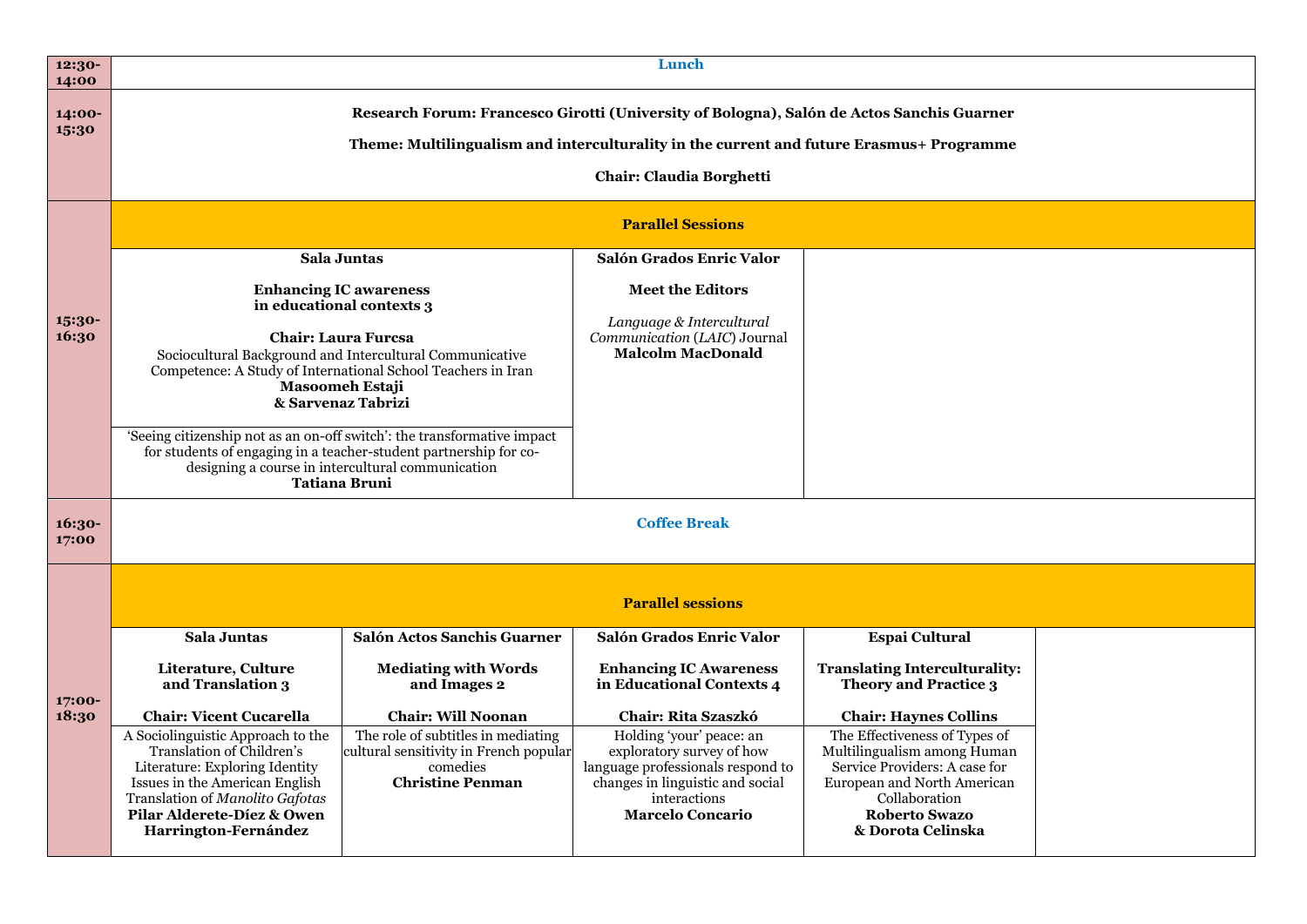|                   | The Sea Needs No Ornament: A<br>Bilingual Anthology of Caribbean<br><b>Women Poets</b><br>Maria Grau Perejoan            | Cultural Stereotyping through<br>Subtitling in Family Guy / Padre de<br>Familia. Challenges in Translating<br>across Countries: Spanish and Latin<br>American Spanish<br>Mariazell-Eugènia Bosch | Language teachers and students as<br>intercultural mediators - exploring<br>one of the cracks through which<br>the light gets in<br>Alison Gourvès-Hayward<br>& Cathy Sablé | Global expectations, local realities:<br>Travellers' views on Trip Advisor<br>Rosina Márquez Reiter &<br><b>Raquel Hidalgo Dowling</b>                                |  |
|-------------------|--------------------------------------------------------------------------------------------------------------------------|--------------------------------------------------------------------------------------------------------------------------------------------------------------------------------------------------|-----------------------------------------------------------------------------------------------------------------------------------------------------------------------------|-----------------------------------------------------------------------------------------------------------------------------------------------------------------------|--|
|                   | Intensified foreign otherness in<br>translated literary Chinese names<br>Minhui Xu                                       | Cultural representation: video games<br>as a secret influencer<br>Elena Shliakhovchuk                                                                                                            | The context rules the discourse.<br>The case of feminine and tribal<br>American nursing homes<br>Rosa María Pacheco Baldó                                                   | National or Corporate Culture? A<br>Cross-Cultural Communication<br>Approach to Peninsular-Spanish and<br><b>British Business Websites</b><br><b>Francisco Ivorra</b> |  |
| $18:30-$<br>19:30 | <b>IALIC Assembly General Meeting</b>                                                                                    |                                                                                                                                                                                                  |                                                                                                                                                                             |                                                                                                                                                                       |  |
| 20:30             | <b>Conference Dinner</b><br><b>Restaurante de Ana</b><br><b>Address: Plaça de Tetuán, 18</b><br>www.restaurantedeana.com |                                                                                                                                                                                                  |                                                                                                                                                                             |                                                                                                                                                                       |  |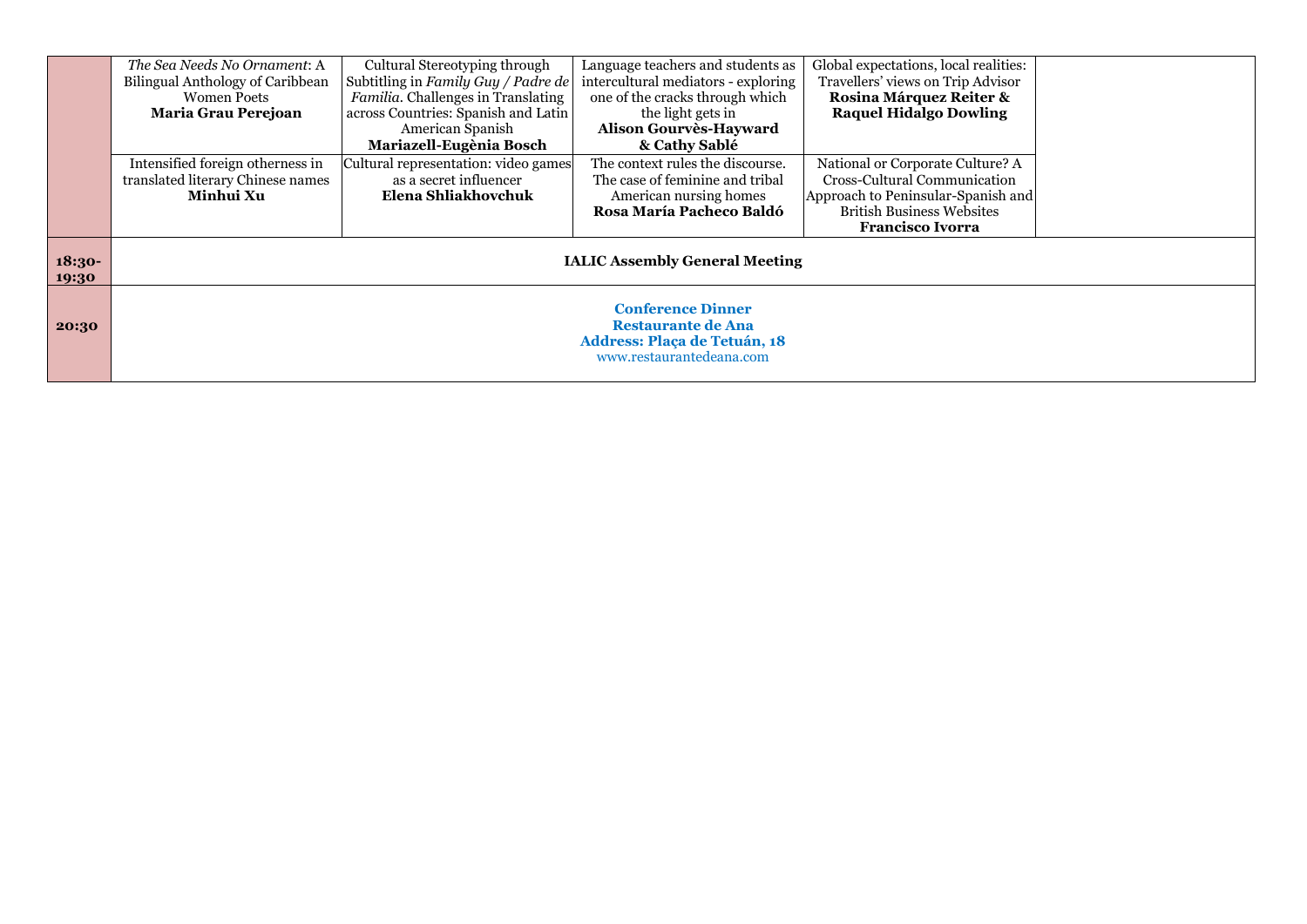|                  | <b>Friday 22nd November</b>                                                                                                                                                                                                                                                                                                                                                                                                                                                                                                                                      |                                                                                                                                                                                                                                                                                                                                                                                                                                                             |                                                                                                                                                                                                                                                                                                                                                                                                                                               |                                                                                                                                                                                                                                                                                                                                                                                                                                                                                                                                                |  |
|------------------|------------------------------------------------------------------------------------------------------------------------------------------------------------------------------------------------------------------------------------------------------------------------------------------------------------------------------------------------------------------------------------------------------------------------------------------------------------------------------------------------------------------------------------------------------------------|-------------------------------------------------------------------------------------------------------------------------------------------------------------------------------------------------------------------------------------------------------------------------------------------------------------------------------------------------------------------------------------------------------------------------------------------------------------|-----------------------------------------------------------------------------------------------------------------------------------------------------------------------------------------------------------------------------------------------------------------------------------------------------------------------------------------------------------------------------------------------------------------------------------------------|------------------------------------------------------------------------------------------------------------------------------------------------------------------------------------------------------------------------------------------------------------------------------------------------------------------------------------------------------------------------------------------------------------------------------------------------------------------------------------------------------------------------------------------------|--|
| 8:30-<br>9:30    |                                                                                                                                                                                                                                                                                                                                                                                                                                                                                                                                                                  | <b>Registration</b><br>Faculty of Philology, Translation and Communication, ground floor                                                                                                                                                                                                                                                                                                                                                                    |                                                                                                                                                                                                                                                                                                                                                                                                                                               |                                                                                                                                                                                                                                                                                                                                                                                                                                                                                                                                                |  |
| $9:30-$<br>10:30 | Plenary Conference: Roberto A. Valdeón (University of Oviedo, Spain), Salón de Actos Sanchis Guarner<br>Title: Translation and the Myth of Mediation<br><b>Chair: Malcolm MacDonald</b>                                                                                                                                                                                                                                                                                                                                                                          |                                                                                                                                                                                                                                                                                                                                                                                                                                                             |                                                                                                                                                                                                                                                                                                                                                                                                                                               |                                                                                                                                                                                                                                                                                                                                                                                                                                                                                                                                                |  |
| 10:30-<br>11:00  |                                                                                                                                                                                                                                                                                                                                                                                                                                                                                                                                                                  | <b>Coffee Break</b>                                                                                                                                                                                                                                                                                                                                                                                                                                         |                                                                                                                                                                                                                                                                                                                                                                                                                                               |                                                                                                                                                                                                                                                                                                                                                                                                                                                                                                                                                |  |
|                  |                                                                                                                                                                                                                                                                                                                                                                                                                                                                                                                                                                  | <b>Parallel Sessions</b>                                                                                                                                                                                                                                                                                                                                                                                                                                    |                                                                                                                                                                                                                                                                                                                                                                                                                                               |                                                                                                                                                                                                                                                                                                                                                                                                                                                                                                                                                |  |
|                  | Sala Juntas                                                                                                                                                                                                                                                                                                                                                                                                                                                                                                                                                      | Salón Grados Enric Valor                                                                                                                                                                                                                                                                                                                                                                                                                                    | <b>Espai Cultural</b>                                                                                                                                                                                                                                                                                                                                                                                                                         | <b>Room 106</b>                                                                                                                                                                                                                                                                                                                                                                                                                                                                                                                                |  |
| 11:00-           | <b>Translating Interculturality:</b><br><b>Theory and Practice 4</b><br><b>Chair: Hans Ladegaard</b>                                                                                                                                                                                                                                                                                                                                                                                                                                                             | <b>Round Table 2</b><br><b>Chair: Prue Holmes</b>                                                                                                                                                                                                                                                                                                                                                                                                           | <b>Translating Places and People 2</b><br><b>Chair: Purificación Ribes</b>                                                                                                                                                                                                                                                                                                                                                                    | Literature, Culture<br>and Translation<br><b>PhD</b> candidates                                                                                                                                                                                                                                                                                                                                                                                                                                                                                |  |
| 12:30            | Multilingual competence among<br>human service professionals:<br>What matters for intercultural<br>communication?<br>Dorota Celinska<br>& Roberto Swazo<br>Interlinguistic and intercultural<br>mediation in mental health<br>consultations with asylum seekers<br><b>Francisco Raga Gimeno;</b><br><b>Dora Sales Salvador</b><br>& Marta Sánchez Pérez<br>Parallel shifts in Translation and<br><b>Intercultural Communication</b><br>Studies and their significance for<br>informal translation and<br>intercultural practices in<br>international development | Cultural translation for<br>intercultural dialogue: Critical<br>intercultural pedagogies for<br>inclusion in higher education in<br>contexts of conflicts and<br>protracted crises<br><b>Prue Holmes</b><br><b>Ayse Zisan Furat &amp; Zeynep</b><br>Ozde Atesok; Beatriz Peña-<br>Dix & John Corbett; Prue<br>Holmes, Marta Moskal, &<br>Taha Rajab; Nazmi Almasri &<br>Rafeet Alareer; Filiz Göktuna<br>Yaylacı; Ali Faruk Yaylacı;<br><b>Kadriye Uzun</b> | 'I'd give you a goat to show that<br>you've paid': receipts and literacy<br>mediation in repatriation<br>programmes<br><b>Katy Brickley</b><br>Displacement and Professional<br>Reintegration: Intercultural<br>Communicative Competence and the<br>Refugee Crisis in Europe<br>Tony Young; Sara Ganassin;<br>Alina Schartner & Steve Walsh<br>Translating the Italian city in the<br>context of the refugee crisis<br><b>Andrea Ciribuco</b> | <b>Respondents: Zhuo Min</b><br>Huang & Diana González<br>The Role of 'Somatic Experiencing'<br>in a Space of Intercultural<br>Dialogue: Engendering<br>Intercultural Competency within<br>an Ethically Responsive,<br>Movement-based Framework<br><b>Louise Fielder</b><br>A pedagogy for translating cultural<br>perceptions through fictional<br>narratives<br>Lamia Nemouchi<br>Accepting the genderless alien<br>other: a hike through the<br>gethenian tundra in Ursula K. Le<br>Guin's The Left Hand of Darkness<br>Ángela López García |  |
| 12:30-<br>14:00  | Lena Hamaidia; Jane Woodin<br>& Sarah Methven                                                                                                                                                                                                                                                                                                                                                                                                                                                                                                                    | Lunch                                                                                                                                                                                                                                                                                                                                                                                                                                                       |                                                                                                                                                                                                                                                                                                                                                                                                                                               |                                                                                                                                                                                                                                                                                                                                                                                                                                                                                                                                                |  |